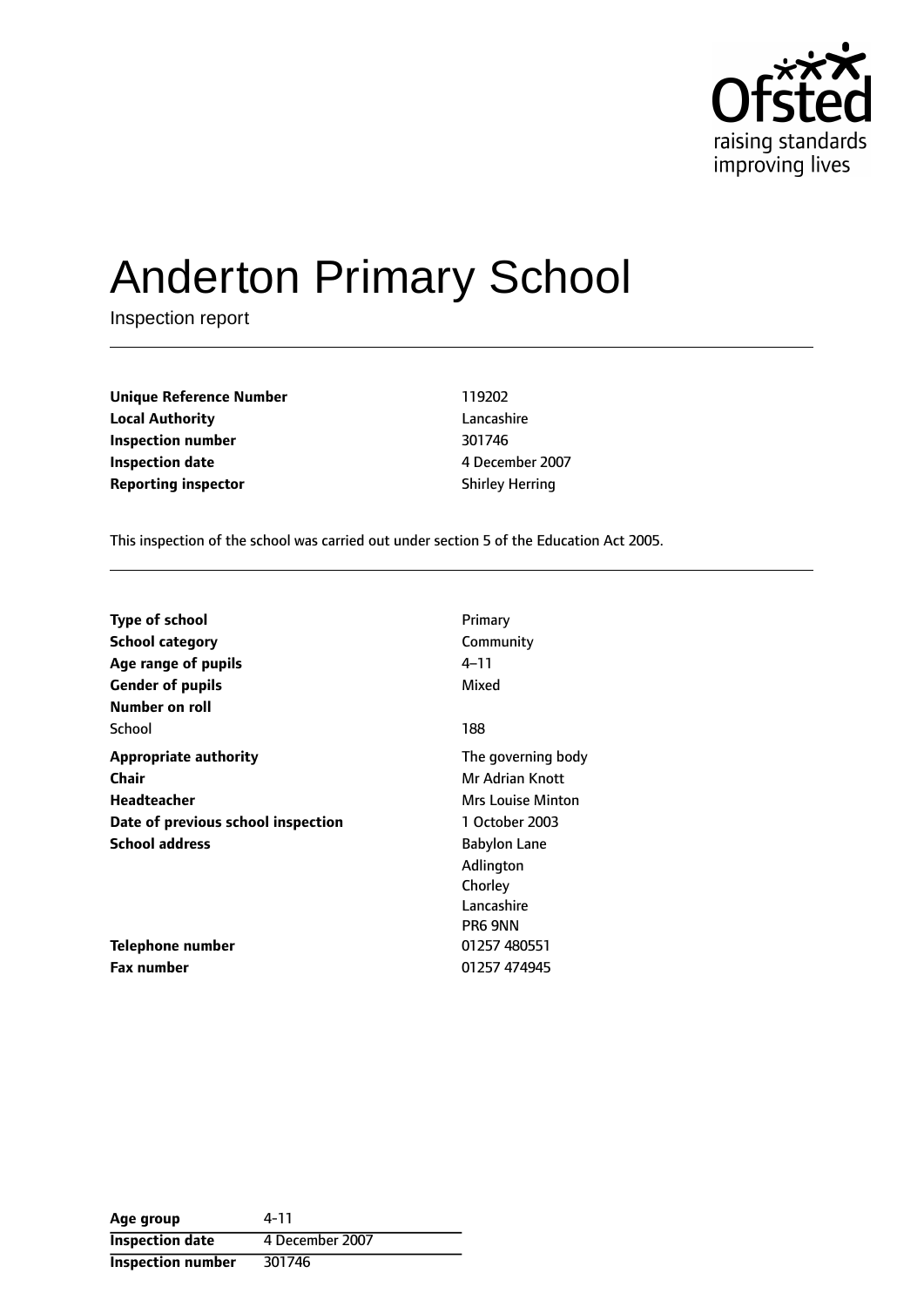.

This document may be reproduced in whole or in part for non-commercial educational purposes, provided that the information quoted is reproduced without adaptation and the source and date of publication are stated.

Further copies of this report are obtainable from the school. Under the Education Act 2005, the school must provide a copy of this report free of charge to certain categories of people. A charge not exceeding the full cost of reproduction may be made for any other copies supplied.

<sup>©</sup> Crown copyright 2007

Website: www.ofsted.gov.uk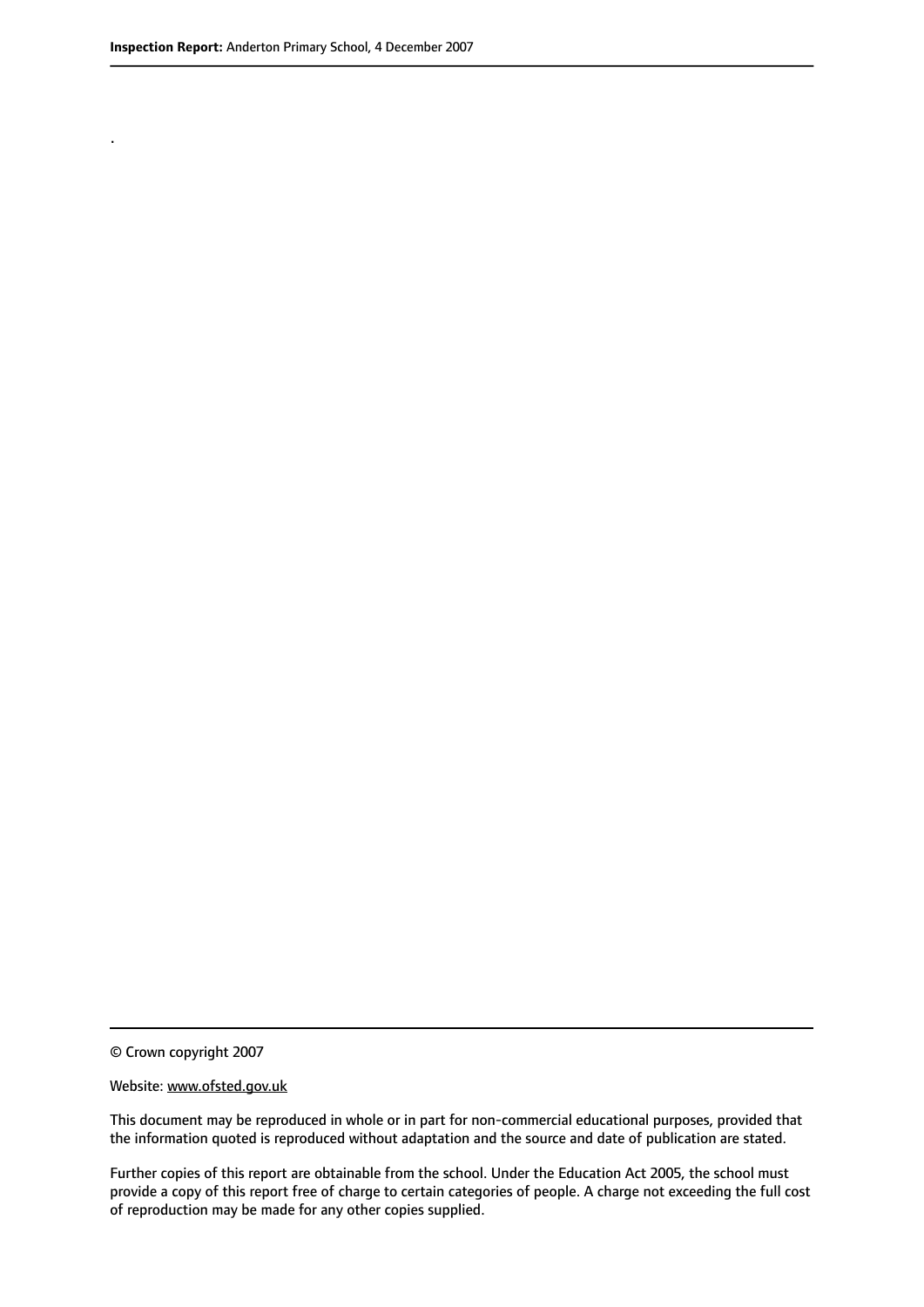## **Introduction**

The inspection was carried out by one Additional Inspector.

The school was visited by one inspector for one day. The overall effectiveness of the school and the following issues were investigated: pupils' academic achievement and personal development, the quality of teaching and learning, the quality of care, guidance and support, as well as leadership and management. Evidence was gathered from the school's self-evaluation, published assessment data, the school's records and procedures, parents' questionnaires, observation of the school at work and discussions with staff and pupils. Other aspects of the school's work were not investigated in detail, but inspectors found no evidence to suggest that the school's own assessments, as given in its self-evaluation, were not justified, and these have been included where appropriate in this report.

#### **Description of the school**

Anderton Primary is a smaller than average primary school, serving a semi-rural village and surrounding areas. Almost all pupils are from a White British background and no pupil is at an early stage of learning English as an additional language. The number of pupils with learning difficulties and/or disabilities is below average and the number with a statement of special educational need is broadly average. The number of pupils eligible for free school meals is below average. The school has close links with pre-school providers and the local high school.

#### **Key for inspection grades**

| Grade 1 | Outstanding  |
|---------|--------------|
| Grade 2 | Good         |
| Grade 3 | Satisfactory |
| Grade 4 | Inadequate   |
|         |              |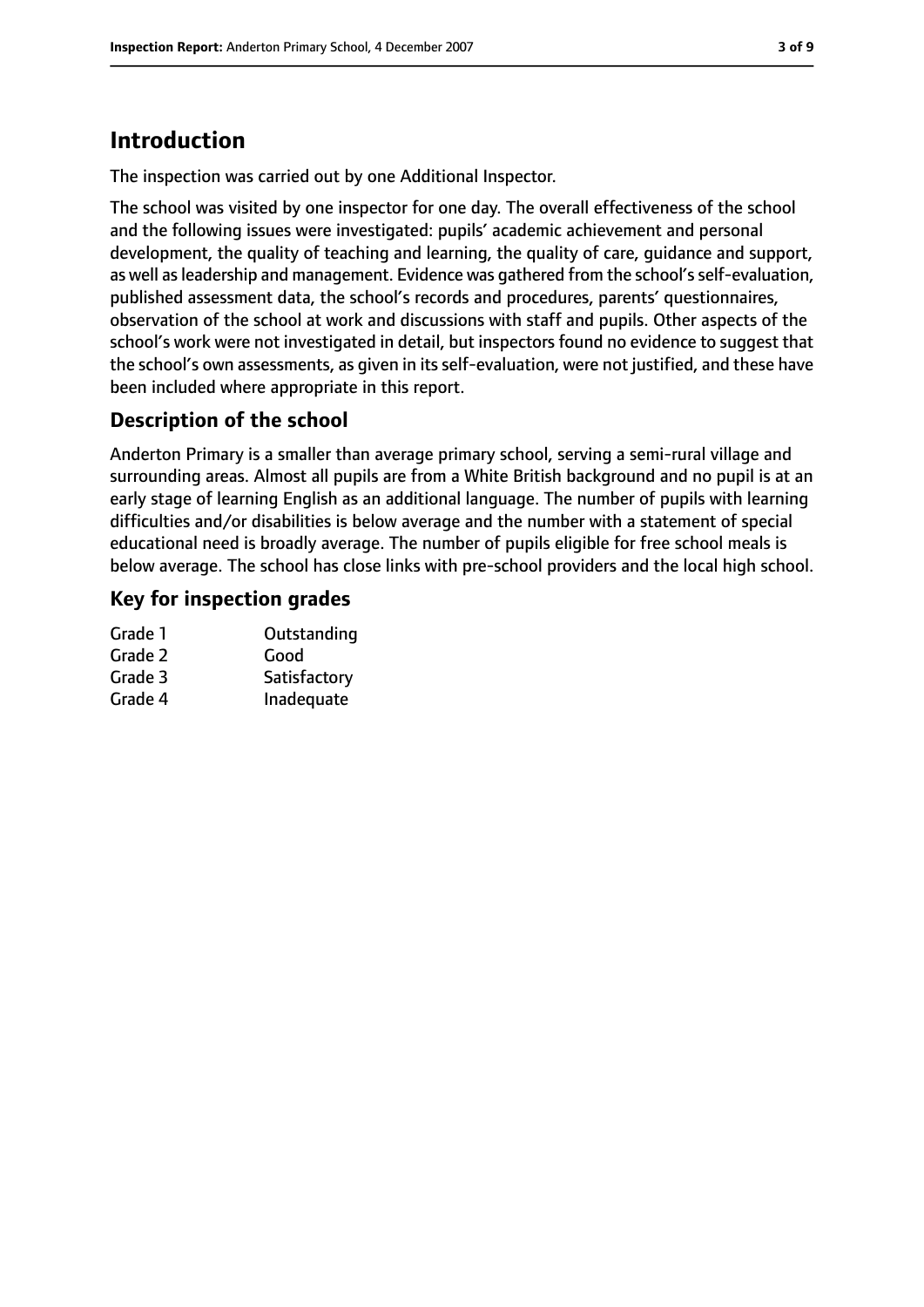#### **Overall effectiveness of the school**

#### **Grade: 2**

This is a good school which provides an outstanding level of care for its pupils. This is overwhelmingly appreciated by parents, one of whom commented that concern and care for the pupils are given the highest priority.

Pupils enter the school with a range of skills that are typical for their age. They make good progress during their time in school because of good teaching, very good attitudes and clear guidance which helps them improve. After several years when standards in national tests were above average in Year 6, standards fell to broadly average in 2007. Inspection evidence shows that the reasons for this fall in standards have been addressed and pupils now in Year 6 are working at a good level for their age. The school has set challenging targets for future years. In the 2007 national assessments at the end of Key Stage 1, standards were broadly average. Standards were above average in reading because teaching is good in this subject. Standards were broadly average in writing, though the current emphasis on this aspect is leading to some improvement. Whilst the proportion reaching the expected level in mathematics was average, only a few pupils achieved the higher standard. This is due in part to a lack of pace and challenge for more able pupils in some lessons. Pupils with learning difficulties and/or disabilities achieve well because of the very caring environment and high level of support they receive.

Personal development is outstanding. One parent wrote about the pleasure in watching a shy child blossom and gain the confidence to speak in front of the whole school. Pupils respond very well to the school's high expectations. Behaviour in class and at playtime is exemplary. Attendance is very good. Pupils clearly enjoy school and join in enthusiastically in lessons and other activities. They are polite and confident and show increasing maturity as they move up the school. Their respect for the rights of others was exemplified by some pupils when they explained the system for each class having a turn to play football in the limited playground space. Spiritual, moral, social and cultural development is excellent. A strong influence in moral and social development is the excellent respect and co-operation displayed by all the adults. Cultural diversity is learned through the study of different faiths and the growing links with a school in Ghana. Pupils learn how to keep healthy and safe through the good programme for personal, social and health education. Pupils make an excellent contribution to the school community by, for example, being members of the school council. The high standards they achieve and the many opportunities for working effectively as teams prepare them very well for the future.

Teaching is good and pupils learn well. Teachers use regular assessments to match activities well to the needs of different groups of pupils. Skilled learning assistants give good support to individuals and small groups to help them make good progress. In the most effective lessons, activities are interesting so pupils become totally involved and learning moves at a fast pace. However, in a small number of mathematics lessons, the pace and level of questioning in whole class sessions do not challenge the more able pupils so they do not achieve as well as they can.

The curriculum is good and meets the needs of pupils well. There is a suitable emphasis on developing literacy, numeracy and information and communication technology (ICT) skills so pupils achieve a good standard. There are many examples of pupils using and developing these skills in other subjects, for example when writing about the Olympic Games in history. The recent initiatives to develop writing skills are already having a positive impact. There is a good range of additional activities to enhance learning, including a residential Outward Bound trip.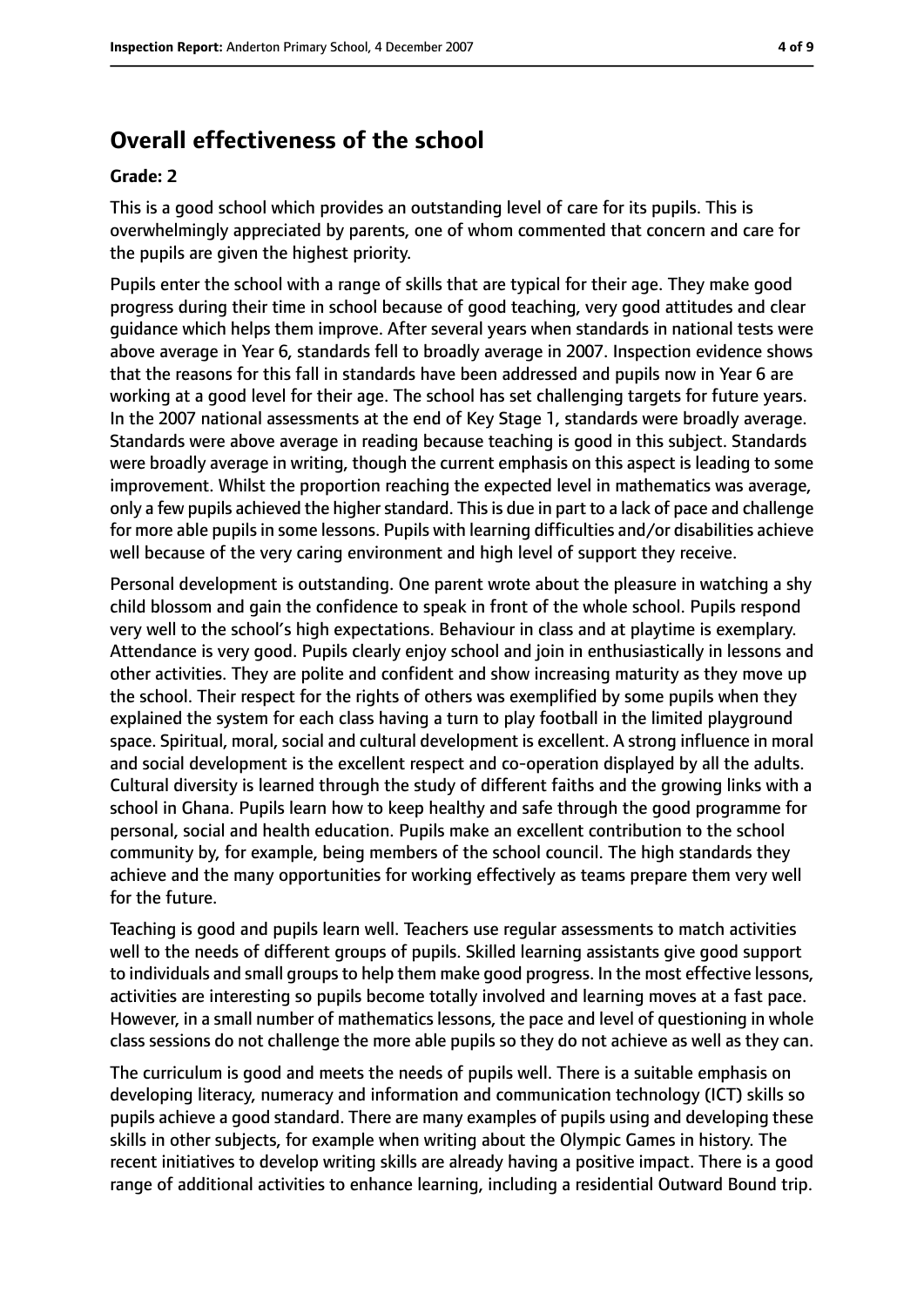The good programme for personal, social and health education contributes well to pupils' personal development.

Care, guidance and support are outstanding; this was acknowledged and praised in a large number of the parental questionnaires. All the recommended procedures for safeguarding children are in place and rigorously applied. There is particularly good support for pupils with learning difficulties and/or disabilities so they are fully included in all activities and achieve well. Pupils are very well aware of their learning targets and these have proved particularly effective in bringing about recent improvements in writing.

Leadership and management are good. Guided by the strong leadership and example of the headteacher, ably supported by the deputy headteacher and the senior management team, staff work well together to evaluate the school's work honestly and accurately. The information is used effectively to bring about improvements and recent initiatives have already led to an improvement in writing. The school took prompt actions to address the fall in standards in 2007 and all evidence indicates that pupils now in Year 6 are working at a good level. Governance is good. Governors are supportive but questioning, and have a good understanding of the needs of the school. There have been good improvements since the last inspection, particularly in developing ways to listen and respond to pupils' views, which have contributed to pupils' excellent personal development. The school's good use of the analysis of its work indicates a good capacity to improve further.

#### **Effectiveness of the Foundation Stage**

#### **Grade: 2**

Provision for children in the Foundation Stage is good, so they achieve well. They enter Reception with skills that are typical for their age and the majority reach the recommended goals by the time they enter Year 1. High priority is rightly given to developing children's personal and social skills so that they develop independence and good attitudes to school from an early age. They make good progress in reading because phonic skills are taught systematically and well. However, the rate of learning in mathematics is less marked because the pace of activities is slower and so progress is satisfactory. The curriculum is based on a range of suitably practical activities across all areas, though the nature of the school site prohibits direct access to extend learning outdoors.

#### **What the school should do to improve further**

■ Improve levels of challenge and the pace of learning in mathematics in Reception and for more able pupils in Key Stage 1.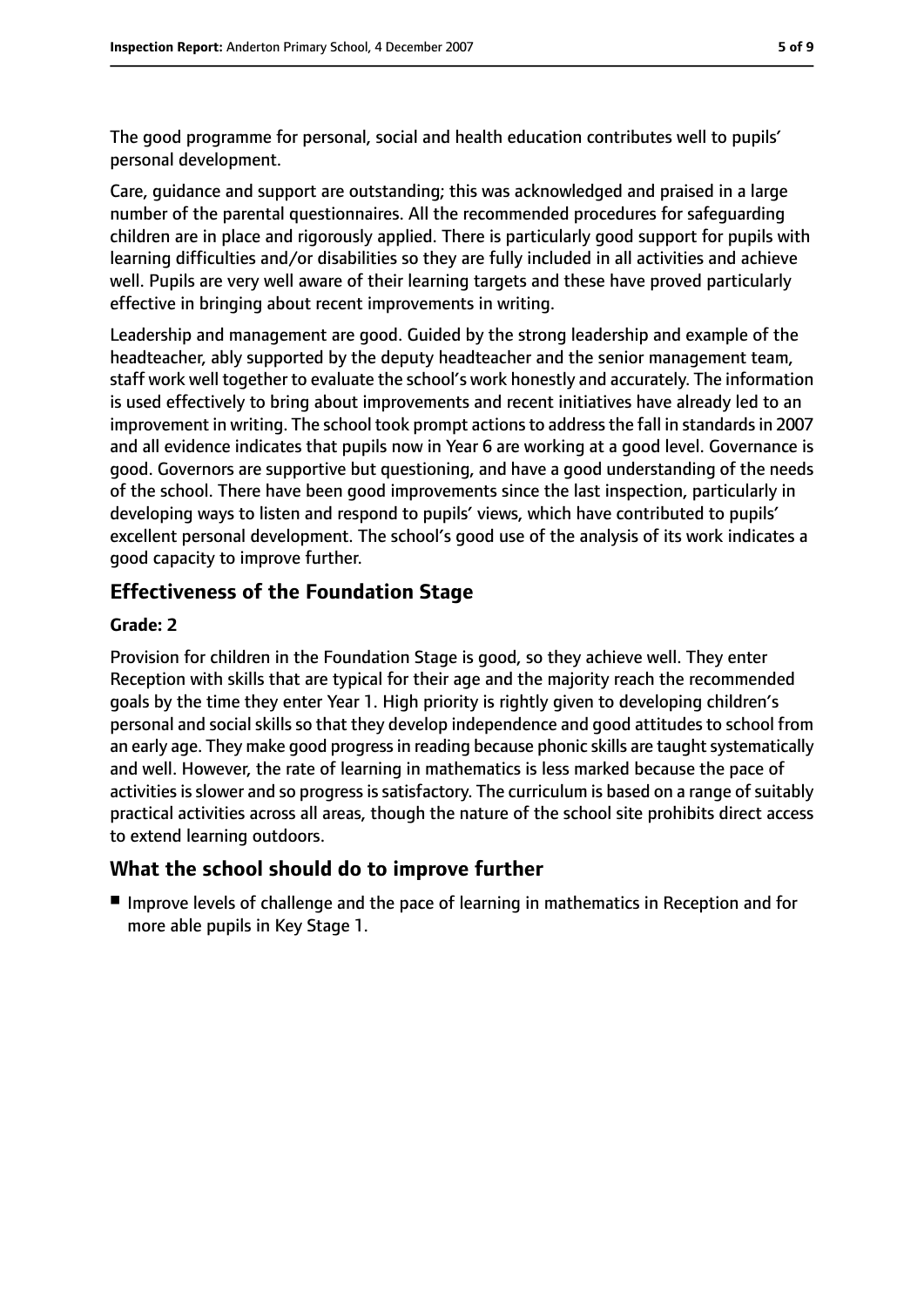**Any complaints about the inspection or the report should be made following the procedures set out in the guidance 'Complaints about school inspection', which is available from Ofsted's website: www.ofsted.gov.uk.**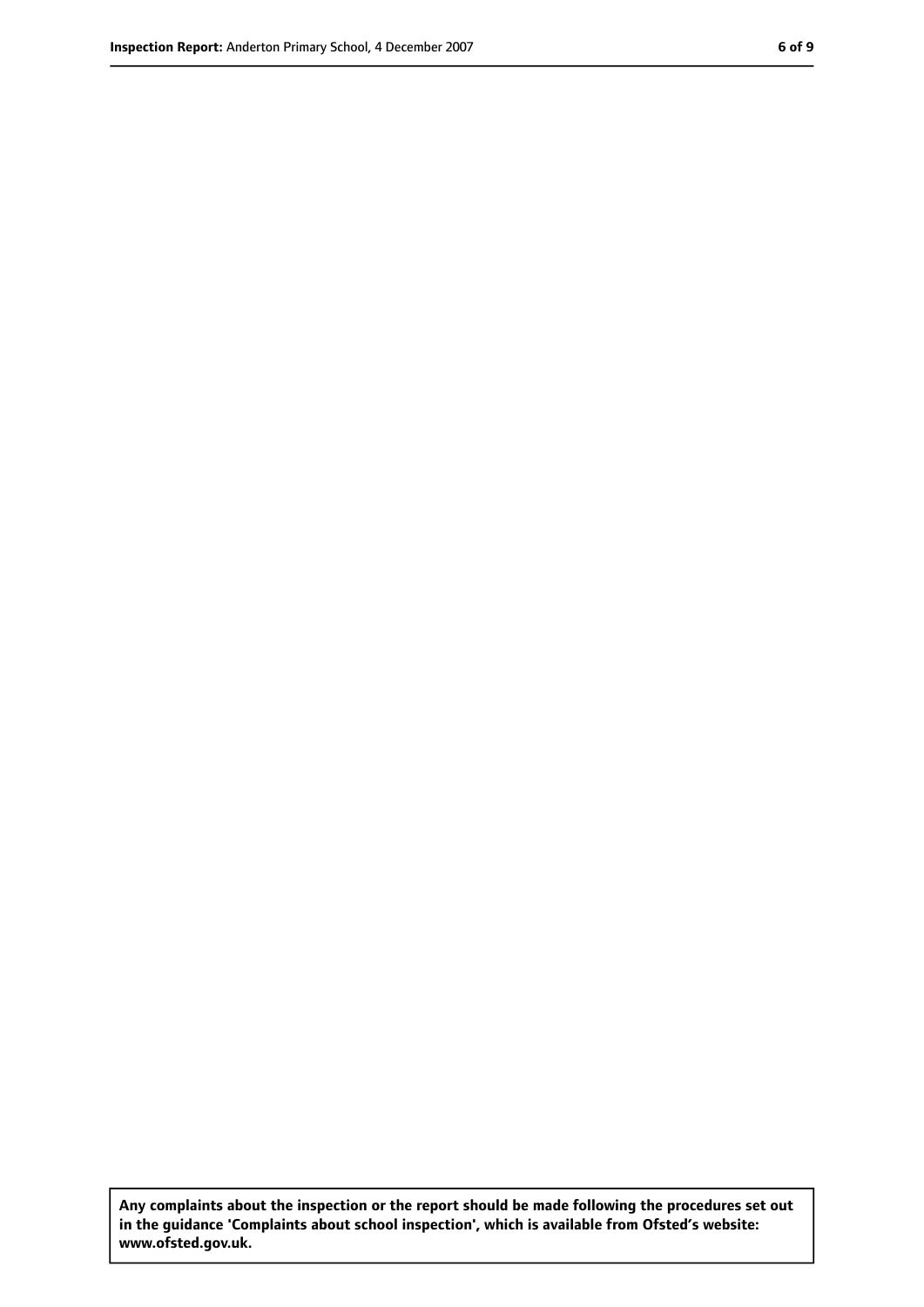#### **Annex A**

## **Inspection judgements**

| $^{\backprime}$ Key to judgements: grade 1 is outstanding, grade 2 good, grade 3 satisfactory, and | <b>School</b>  |
|----------------------------------------------------------------------------------------------------|----------------|
| arade 4 inadequate                                                                                 | <b>Overall</b> |

#### **Overall effectiveness**

| How effective, efficient and inclusive is the provision of education, integrated<br>care and any extended services in meeting the needs of learners? |     |
|------------------------------------------------------------------------------------------------------------------------------------------------------|-----|
| Effective steps have been taken to promote improvement since the last<br>inspection                                                                  | Yes |
| How well does the school work in partnership with others to promote learners'<br>well-being?                                                         |     |
| The effectiveness of the Foundation Stage                                                                                                            |     |
| The capacity to make any necessary improvements                                                                                                      |     |

#### **Achievement and standards**

| How well do learners achieve?                                                                               |  |
|-------------------------------------------------------------------------------------------------------------|--|
| The standards <sup>1</sup> reached by learners                                                              |  |
| How well learners make progress, taking account of any significant variations between<br>groups of learners |  |
| How well learners with learning difficulties and disabilities make progress                                 |  |

#### **Personal development and well-being**

| How good is the overall personal development and well-being of the<br>learners?                                  |  |
|------------------------------------------------------------------------------------------------------------------|--|
| The extent of learners' spiritual, moral, social and cultural development                                        |  |
| The extent to which learners adopt healthy lifestyles                                                            |  |
| The extent to which learners adopt safe practices                                                                |  |
| How well learners enjoy their education                                                                          |  |
| The attendance of learners                                                                                       |  |
| The behaviour of learners                                                                                        |  |
| The extent to which learners make a positive contribution to the community                                       |  |
| How well learners develop workplace and other skills that will contribute to<br>their future economic well-being |  |

#### **The quality of provision**

| How effective are teaching and learning in meeting the full range of the<br>learners' needs?          |  |
|-------------------------------------------------------------------------------------------------------|--|
| How well do the curriculum and other activities meet the range of needs<br>and interests of learners? |  |
| How well are learners cared for, guided and supported?                                                |  |

 $^1$  Grade 1 - Exceptionally and consistently high; Grade 2 - Generally above average with none significantly below average; Grade 3 - Broadly average to below average; Grade 4 - Exceptionally low.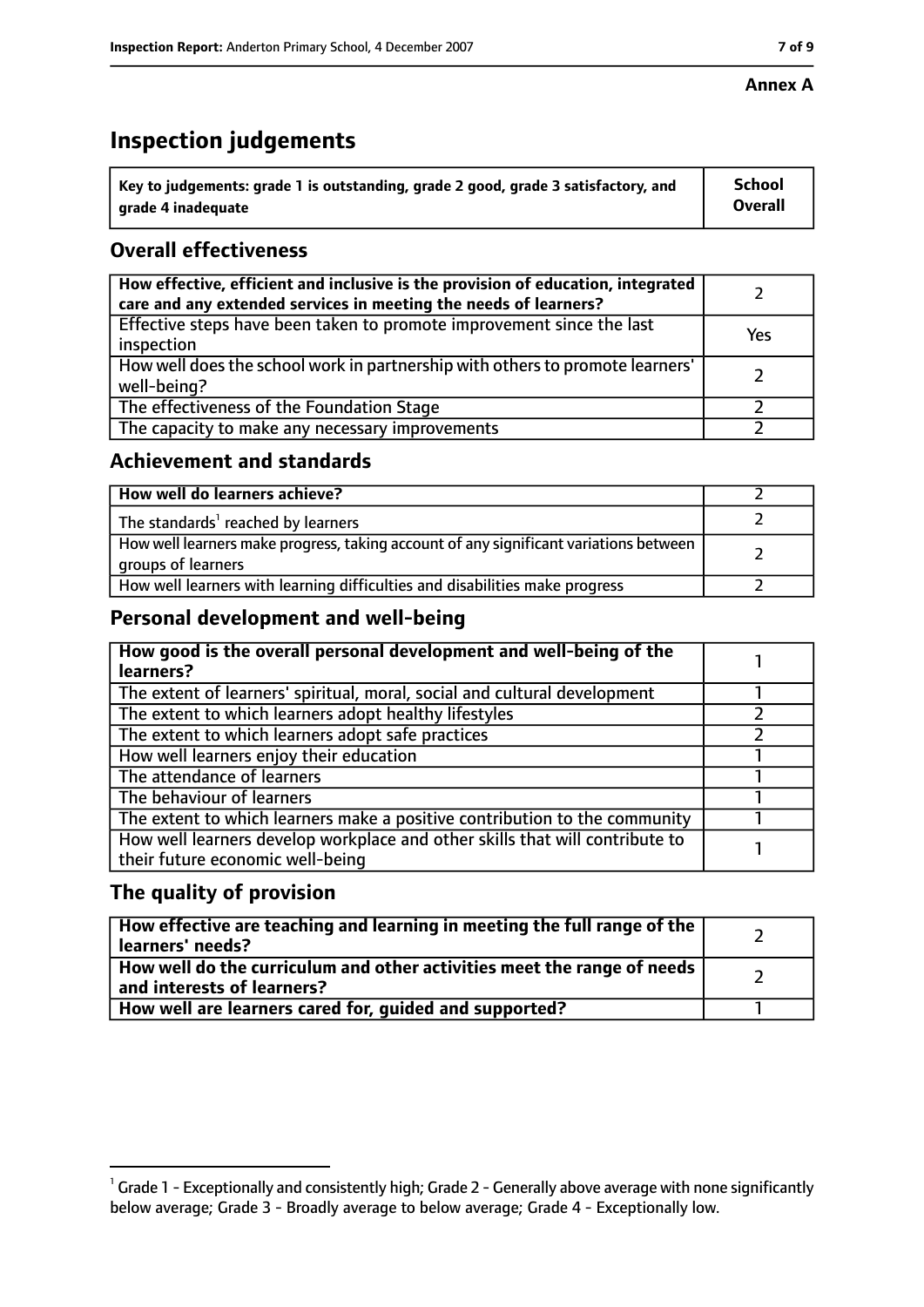## **Leadership and management**

| How effective are leadership and management in raising achievement<br>and supporting all learners?                                              |     |
|-------------------------------------------------------------------------------------------------------------------------------------------------|-----|
| How effectively leaders and managers at all levels set clear direction leading<br>to improvement and promote high quality of care and education |     |
| How effectively leaders and managers use challenging targets to raise standards                                                                 |     |
| The effectiveness of the school's self-evaluation                                                                                               |     |
| How well equality of opportunity is promoted and discrimination tackled so<br>that all learners achieve as well as they can                     |     |
| How effectively and efficiently resources, including staff, are deployed to<br>achieve value for money                                          |     |
| The extent to which governors and other supervisory boards discharge their<br>responsibilities                                                  |     |
| Do procedures for safequarding learners meet current government<br>requirements?                                                                | Yes |
| Does this school require special measures?                                                                                                      | No  |
| Does this school require a notice to improve?                                                                                                   | No  |